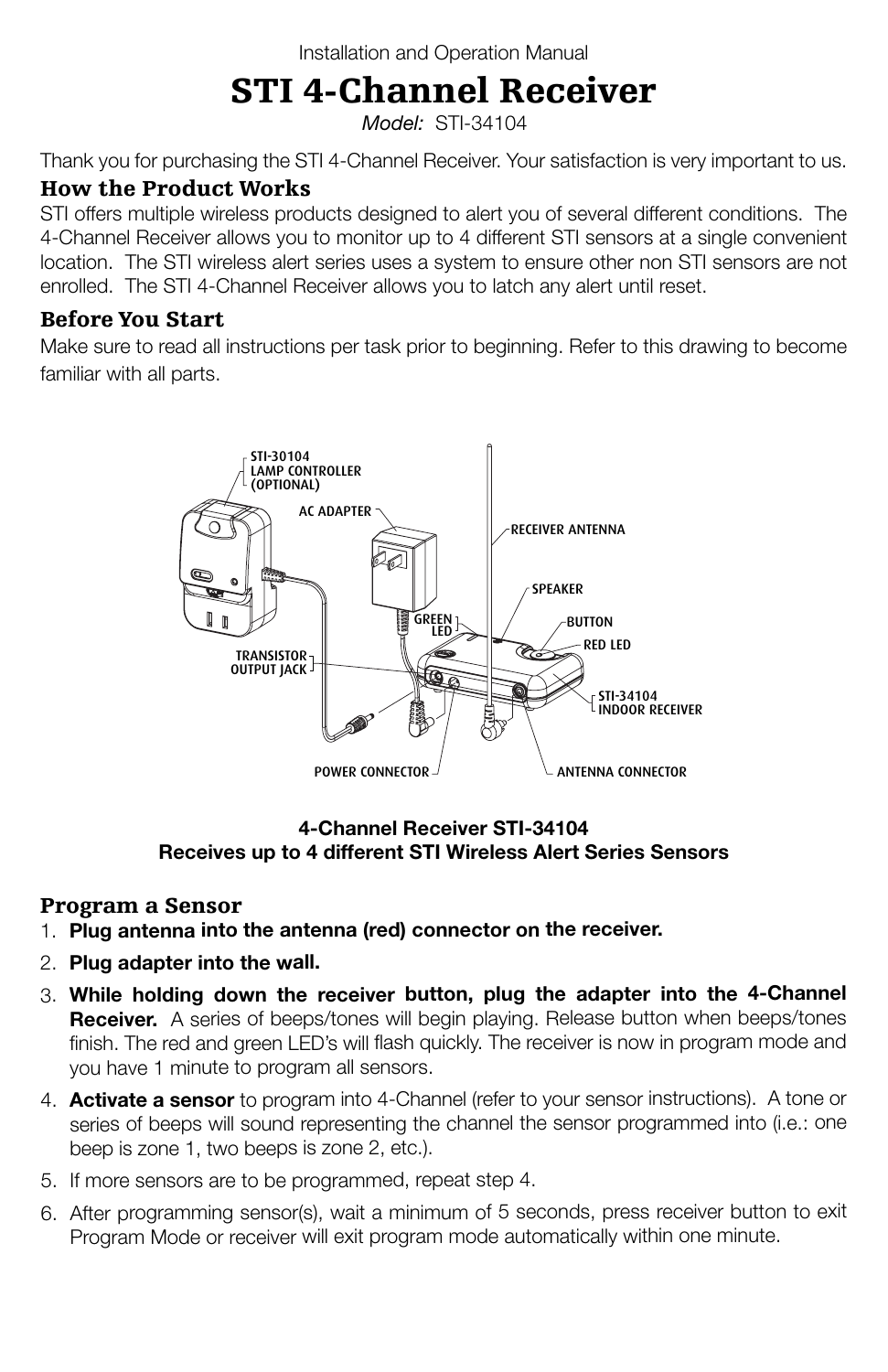#### Notes

- Test a sensor by activating the sensor (refer to Sensor Instructions). The receiver should beep once, twice, etc. then make the alert tone. If your receiver does not respond correctly see trouble shooting tips.
- Additional sensors can be programmed without clearing receiver memory using "Program a Sensor" instructions.
- At least 5 seconds is needed after activation before pushing the receiver button for any function.
- Programmed sensors will remain in memory, unless clearing procedure is followed (even if power is lost).
- Sensor alert status will be lost if receiver loses power.

#### Clearing the Receiver memory

- 1. **Disconnect power from receiver** and wait approximately 15 seconds.
- 2. **Reconnect power to the receiver,** the receiver will make a start-up tone. The green LED will be solid.
- 3. **Within 3 seconds press and hold down the receiver button**, you will hear a series of beeps/tones. When you hear a continuous tone, let go of the button; the sensors are cleared.

### Receiver Modes of Operation

#### Normal Operating Mode

When a sensor is activated, short beeps will sound just before the alert tone to identify the activated sensor (i.e. 1 beep = channel 1, 2 beeps = channel 2 etc.), then the red LED on the receiver will flash indicating which channel has been alerted (i.e. 1 flash = channel 1, 2 flashes = channel 2). The green LED will flash periodically to indicate routine signals are being received. This does not mean a sensor has been activated.

If more than 2 sensors have been activated at the same time, the receiver will only give short beeps for two activated sensors. The red LED will flash indicating all channels which have been activated. Once the sensor is restored to normal condition, to reset the red LED, press and release the receiver button.

#### Temporary (8 Hours) and Permanent Silent Modes

These modes may be entered only while the receiver is in normal operating mode. If in permanent silent mode and there is a power outage, the receiver will stay in permanent silent mode until exited. While in temporary or permanent silent mode, the red LED will change from continuous to flashing when a sensor has been activated.

Entering Temporary Silent Mode - **Press and hold down** the receiver button until you hear a single beep (approximately 3 seconds). Red LED will be on solid.

Entering Permanent Silent Mode - **Press and hold down** the receiver button until the receiver makes a series of two short beeps (approximately 6 seconds). Red LED will be on solid.

Exit both Silent Modes - **Press and hold down** the receiver button until you hear a single beep to return to normal operating mode (approximately 3 seconds). Red LED will go off.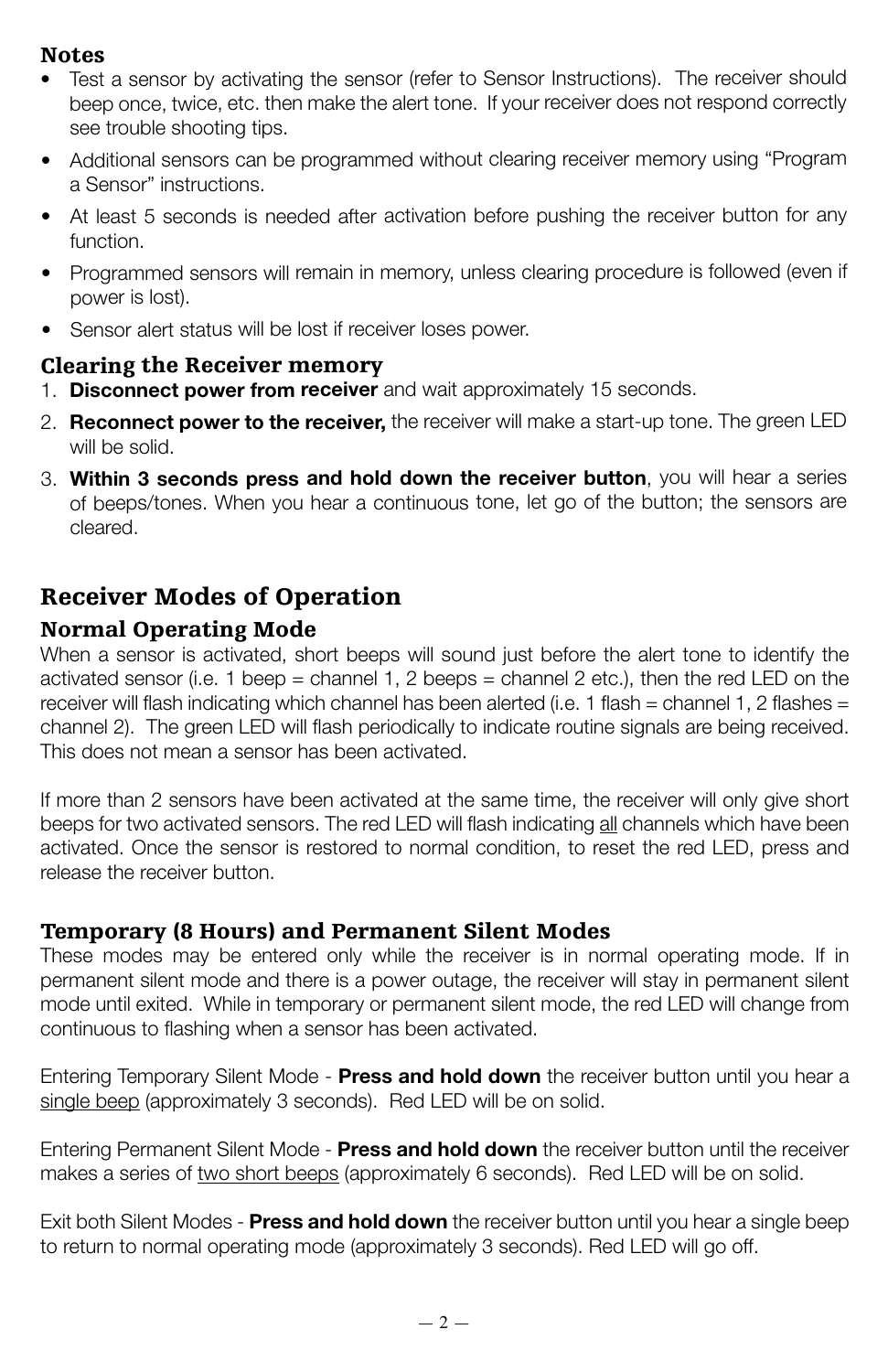#### Supervisory Signals

For any of the following conditions, the receiver annunciates once per minute with a number of beeps indicating which sensor has trouble (i.e. 1 beep for the first, 2 beeps for the second, etc.)

- 1. Low battery
- 2. Tamper signal received
- 3. Out of range (between 12-24 hours)

Will continue until either:

- 1. The receiver gets a normal operation message from the sensor
- 2. Sensor is cleared from receiver memory

#### Transistor Output Jack

This output can trigger a low powered sensor such as the STI Lamp Controller (STI-30104). The output jack is a 1/8 inch mono audio plug (negative tip). Output will supply 75mA at 12VDC for three seconds.

#### Optional Lamp Controller Accessory

The lamp controller plugs into the transistor output jack and will turn on a lamp any time your sensor is triggered, for the selected amount of time.

#### Trouble Shooting Tips

Red LED does not stop flashing after pressing gray button - check that sensor is restored.

The receiver does not power up (green LED is off)

- 1. Check the AC power outlet for power
- 2. Check that the AC Adapter is plugged into both the receiver and wall outlet
- 3. Try another AC adapter (12V DC 100mA only) with a +12 VDC center and -12 VDC outside edge

The receiver does not sound when a sensor is activated

- 1. Check that the receiver is not in Temporary or Permanent Silent Mode
- 2. Move the sensor close to the receiver and test. If alert sounds on the receiver, the sensor may be mounted too far away from the receiver, or there is an obstruction blocking the wireless signal
- 3. Check the sensor batteries and replace if necessary
- 4. Reprogram the receiver using the steps in **"Clearing the Receiver memory"** and **"Program a Sensor"**

The receiver sounds when there should be no alert from the sensor

- 1. Check that the sensor is mounted correctly according to sensor instructions
- 2. Reprogram the receiver using the steps in **"Clearing the Receiver memory"** and **"Program a Sensor"**
- 3. This may occur from atmospheric conditions, primarily driveway sensors, due to highly sensitive electronics

The receiver gives short beeps - see **"Supervisory Signals"**

The receiver memory will not clear - Disconnect the power and wait 15 seconds to reconnect, then follow "Clearing the receiver memory"